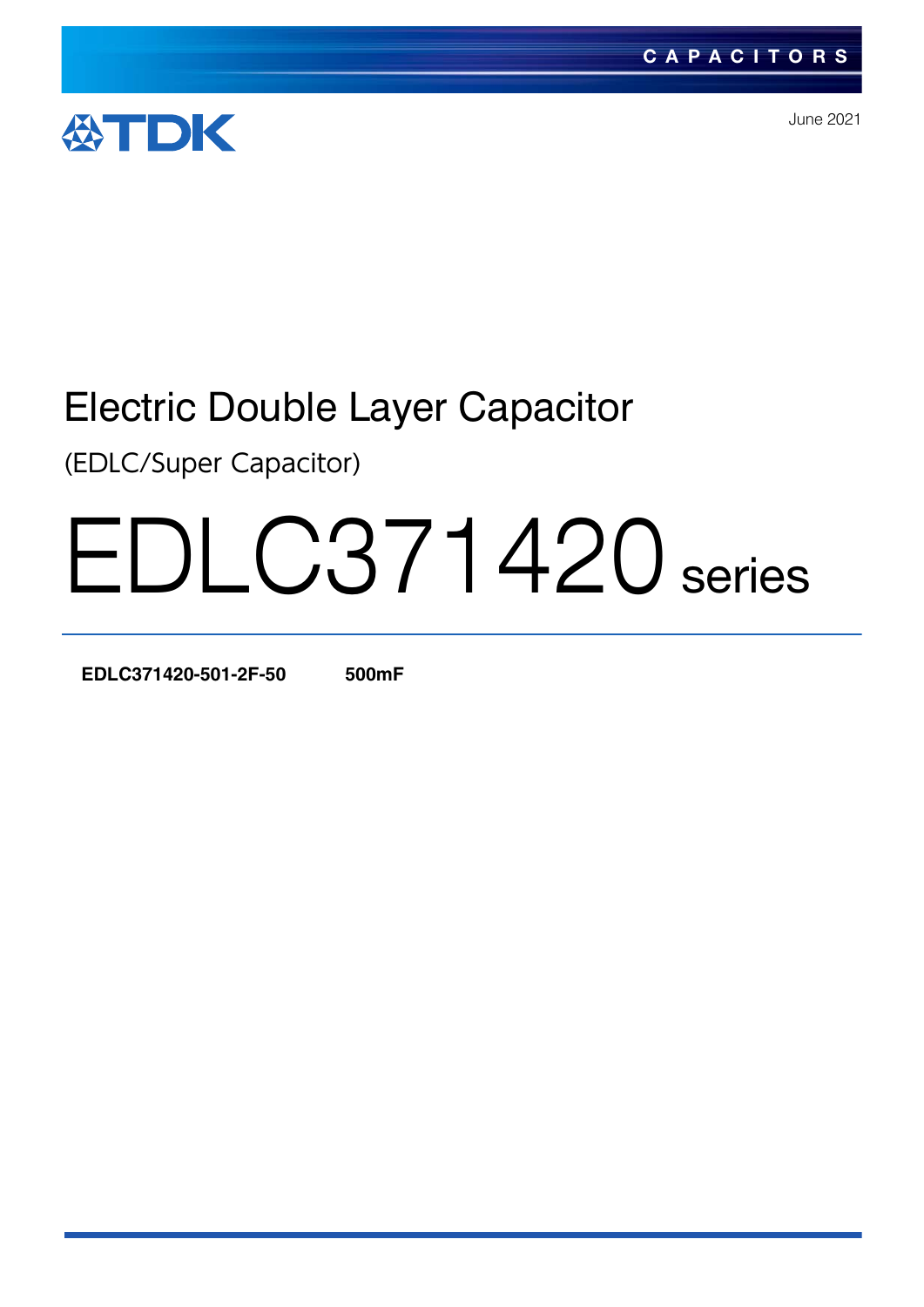#### **CAPACITORS**

## **Electric Double Layer Capacitor**

**(EDLC/Super Capacitor)**

## **Overview of EDLC371420 series**

#### **FEATURES**

 $\bigcirc$  High capacitance and low impedance.

- $\bigcirc$  Thin small size.
- Long-life.
- O Clean materials.
- $\bigcirc$  Safety.

#### **APPLICATION**

#### $\bigcirc$  Battery assistance

- $\bigcirc$  Storage element of energy harvesting
- ◯ Strong LED flash
- $\bigcirc$  Backup application for instantaneous power failures

#### **PART NUMBER CONSTRUCTION**





RoHS Directive Compliant Product: See the following for more details. https://product.tdk.com/info/en/environment/rohs/index.html

t Please be sure to request delivery specifications that provide further details on the features and specifications of the products for proper and safe use. Please note that the contents may change without any prior notice due to reasons such as upgrading.

**公TDK**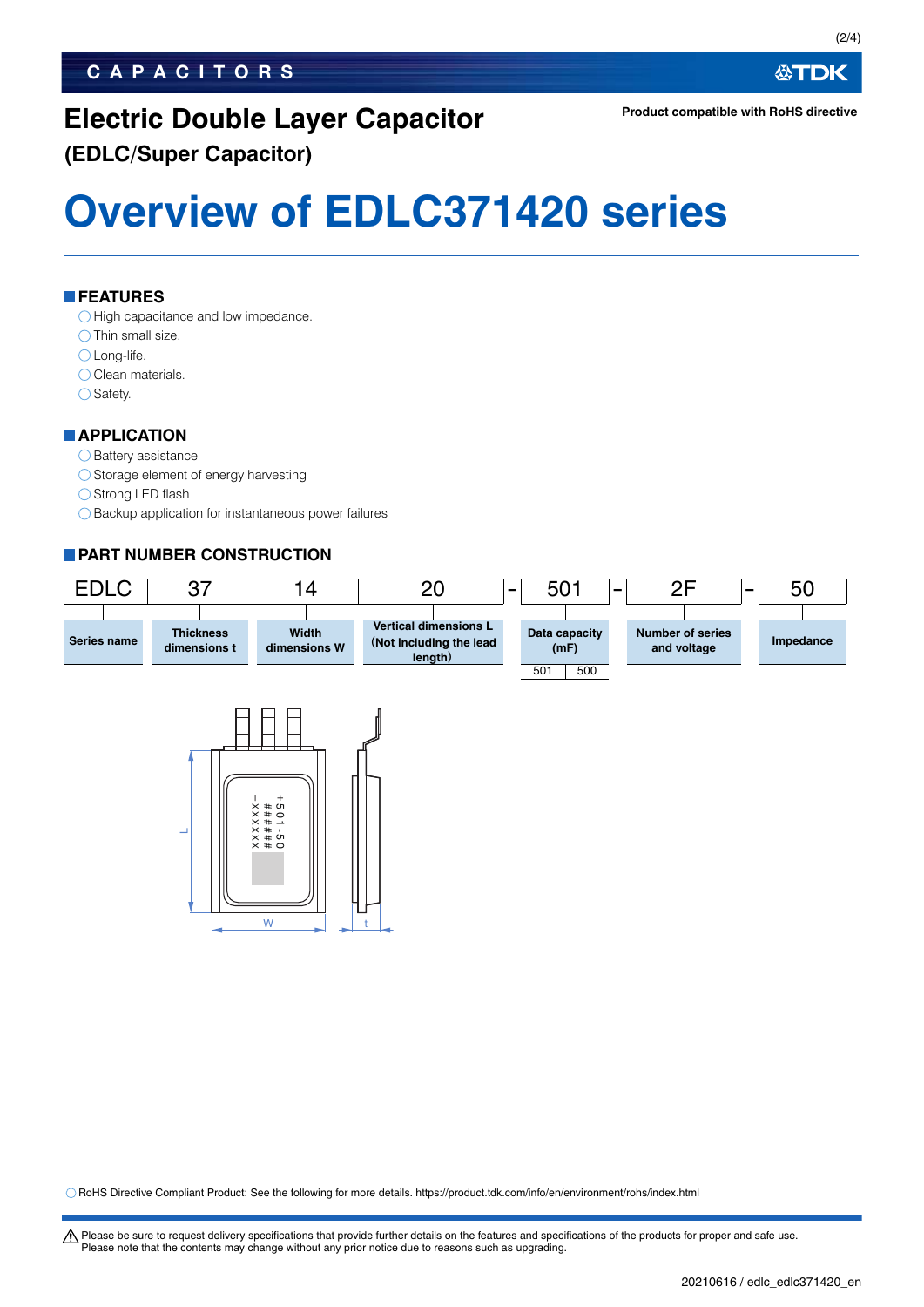### **EDLC371420 series**

#### **PRODUCT INDICATION**





#### **SHAPE & DIMENSIONS**



Dimensions in mm

Please be sure to request delivery specifications that provide further details on the features and specifications of the products for proper and safe use.<br>Please note that the contents may change without any prior notice d

**公TDK**